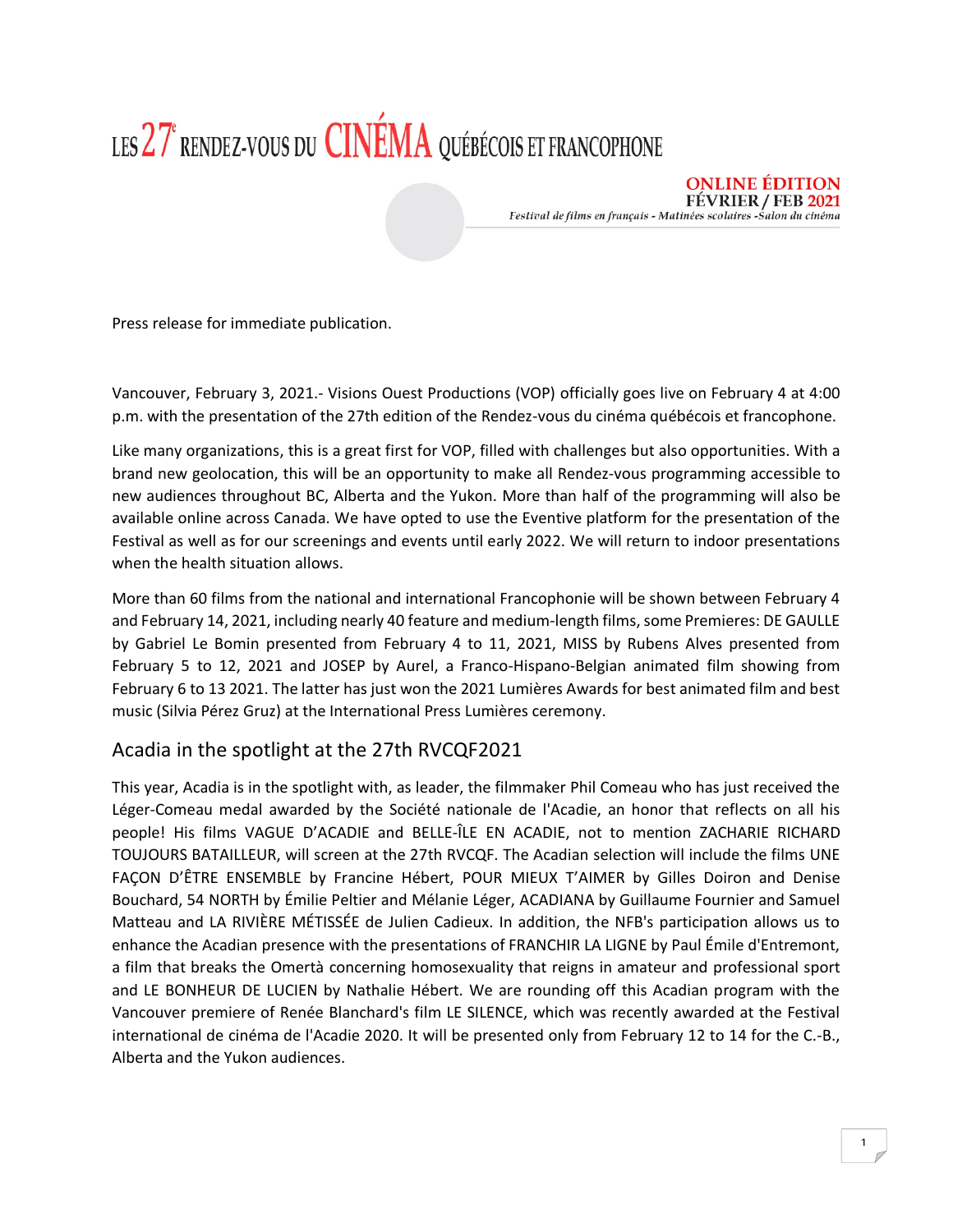On February 4 at 4:00 pm, the online edition of Rendez-vous du cinéma québécois et francophone will kick off with the impressive LIDA MOSER, PHOTOGRAPHER by Joyce Borenstein. Lida Moser, a young New York photographer working for Vogue magazine, traveled across Quebec in the summer of 1950. She took over a thousand stunning photos of a society and a country on the verge of modernization. The film unfolds a captivating interweaving of her photos, animation work and time-lapse shots, while combining her voice with archival recordings from Quebec from the 1950s. On the same program, two other portraits of Joyce Borenstein, that of MY MOTHER AND HER COLORS and THE COLORS OF MY FATHER.

The film ERRANCE SANS RETOUR by Mélanie Carrier and Olivier Higgins will symbolically close the 27th Edition of RVCQF2021. Available for a limited time, from February 12-14 for BC, Alberta and the Yukon, this is a deeply moving film about humanity. Within months, the Kutupalong refugee camp became the most populous in the world. Out of sight from the global community, nearly 700,000 people from the Rohingya Muslim minority fled Myanmar to escape genocide seeking asylum in Bangladesh in 2017. Now prisoners of a major humanitarian crisis, yet little publicized, Kalam, Mohammad, Montas and other exiles want to make their voices heard. Between poetry and nightmares, food distribution and soccer games, they bear witness to their daily life and the ghosts of the past. Around them, the specter of wandering, of waiting, of disappearance. In this labyrinth of makeshift shelters, almost out of time and space, is it still possible to exist?

Other films from Quebec distributor SPIRA will have choice billing, starting with CAYENNE by Simon Gionet, which premiered at the Clermont-Ferrand International Short Film Festival and was selected at over 40 international festivals. The film qualified this year for the Oscar race for Best Short Film (Fiction). The films DES HISTOIRES INVENTÉES by Jean-Marc E. Roy and MAD DOG & THE BUTCHER, LES DERNIERS VILAINS by Thomas Rinfret will be added; the short films ACADIANA by Guillaume Fournier, Samuel Matteau and Yannick Nolin, À TRAVERS LES MURS by Larissa Corriveau, LE VIDÉOCLIP by Camille Poirier; the superb SCARS by Alex Anna as well as ROSELINE AS IN THE FILMS by Sara Boudreau.

VOP has given priority to the productions of the NFB with two of our favorites of the year: LES ROSE by Félix Rose, a family chronicle that aims to understand and contextualize what led the brothers Paul and Jacques Rose to commit the acts which led to the death of Pierre Laporte; LE CHEMIN DE LA GUERISON the fiftieth film by Alanis Obomsawin, a film that chronicles the enrichment of the Cree community of Norway House, one of the largest Aboriginal communities in Manitoba, home to a school like no other which offers an innovative and engaged educational system. In addition, we will showcase films that have been part of our history such as ALAIN ARTISTE DÉMOLISSEUR by Manon Barbeau and LA DERNIÈRE CLÉ by Julien Capraro which will add a very British-Colombian touch to the program.

Another program adapted due to the pandemic: in addition to presenting a planned mini-retrospective of Thierry Damilano's films since his first award-winning film at the Antibes International Underwater Image Festival with MEETING THE PEOPLE ASMAT (2014), we have added the films ROAD TRIP ALONG THE INDO PAKISTANESE AND CHINESE BORDER (2016); TAMIL NADU ON THE ROYAL ENFIELD (2014) and ON THE ROADS AND PALACES OF RAJASTAN (2014). We have brought together in a single program the two Damilano brothers, who share common passions with the sea, the mountains and the motorcycle. We therefore selected the film ON VA MARCHER SUR L'EVEREST directed by his brother, François Damilano, mountain guide, mountaineer and journalist.

Some nice surprises in this 27th Edition include the presentation of the IMELDA Trilogy by Martin Villeneuve with a 17-minute bonus content, shot in 1999 with the real Imelda, and very special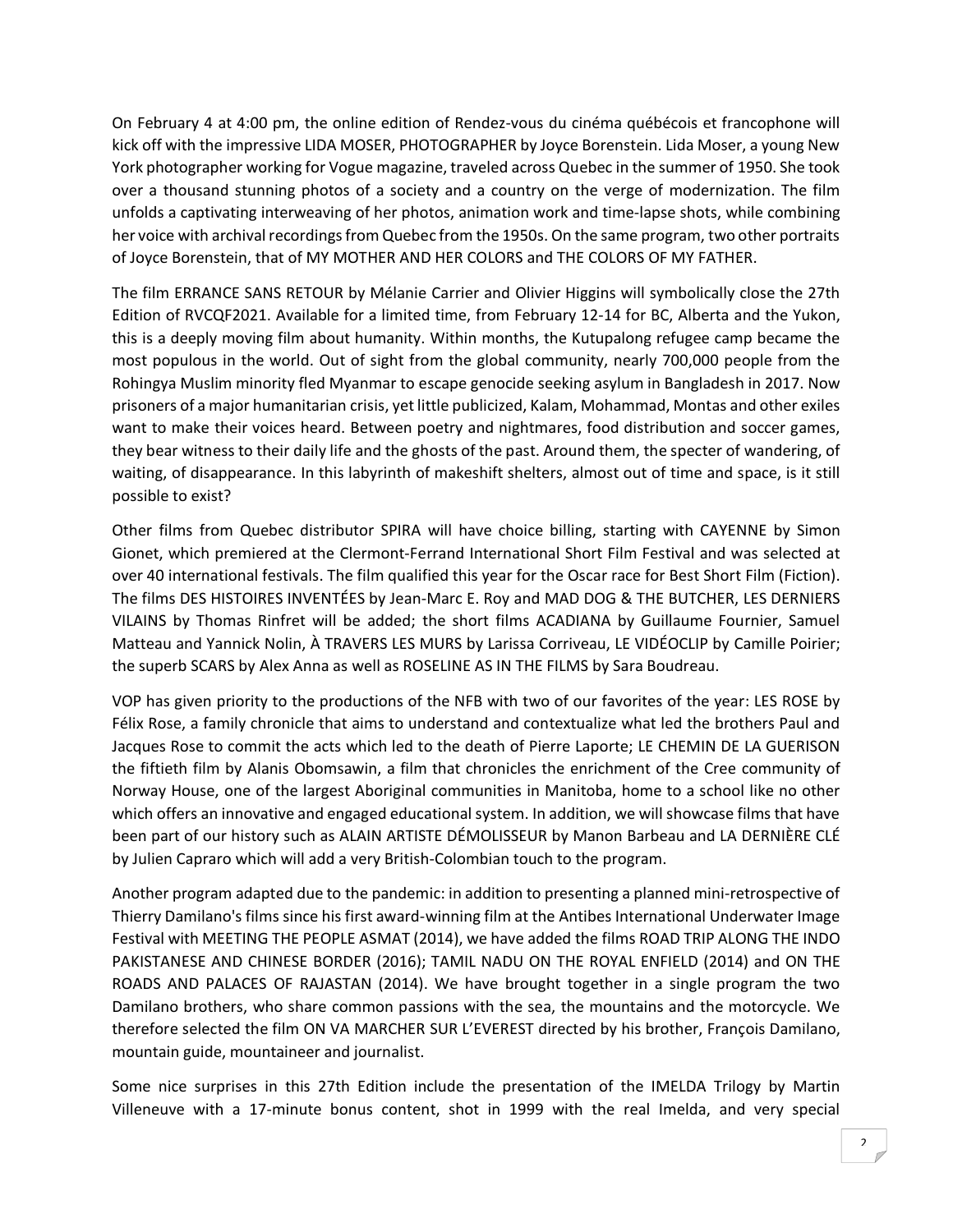collaborations with the two renowned artists Ginette Reno and Robert Lepage. Equally engaging, THE LAST NATAQ by Lisette Marcotte, which was shot on the sidelines of the creation of the mural entitled *The territories cast in our veins* produced in Rouyn-Noranda, with the participation of Richard Desjardins, at home, with his stories and his music. Last minute surprises will follow, such as the world premiere of LIVE STORY, CHRONIQUE D'UN COUPLE by Jean-Sébastien Lozeau with Sébastien Ricard and Marilyn Bastien.

## Some titles that will be available across the country:

ANTOINETTE DANS LES CÉVENNES by Caroline Vignal presented from February 6 to 13, 2021

AU NOM DE LA TERRE by Edouard Bergeron presented from February 7 to 14, 2021

BUSTER KEATON, A CELEBRATION by Peter Bogdanovich presented from February 7 to 14, 2021

CE QUE VOUS CROYEZ by Safi Nebbou presented from February 5 to 12, 2021

DONNE-MOI DES AILES by Nicolas Vanier presented from February 4 to 14, 2021

IL PLEUVAIT DES OISEAUX by Louise Archambault presented from February 7 to 14, 2021

LA BONNE ÉPOUSE by Martin Provost presented from February 4 to 11, 2021

LA BELLE EPOQUE by Nicolas Bedos presented from February 6 to 13, 2021

LA DARONNE by Jean-Paul Salomé presented from February 4 to 11, 2021 (official poster of the RVCQF)

LA FACE CACHÉE DU BAKLAVA by Marianne Zéhil presented from February 7 to 14, 2021

LA FILLE AU BRACELET by Stéphane Demoustier presented from February 4 to 14, 2021

L'ÉTAT SAUVAGE by David Perreault presented from February 5 to 12, 2021

LE VOYAGE DU PRINCE by Jean-François Laguioni and Xavier Picard from February 7 to 14, 2021

MIA ET LE LION BLANC by Gille de Maistre presented from February 6 to 13, 2021

PAPICHA Mounia Meddour presented from February 4 to 14, 2021

PETIT PAYS by Eric Barbier presented from February 4 to 14, 2021

RADIOACTIVE by Marjane Satrapi presented from February 7 to 14, 2021

Also, another short program distributed by TRAVELING-INIS: LANDGRAVES, the metal suspense of Jean-François Leblanc who has just won the Canadian Prize for best short film; DELPHINE by Chloé Robichaud who won the award for best Canadian short film at TIFF (2019); MONSIEUR CACHEMIRE by Iouri Philippe Paillé; THE OWNER IS A TELESCOPE by Charles Massicotte and LA VOCE by David Uloth, recipient of 30 awards and 18 nominations, a satirical fable inspired by Donizetti's opera Lucia Di Lammermoor and the silent movie era.

In addition, we will continue with *LES GRANDES RENCONTRES* DE VOP via Zoom!

The first *GRANDE RENCONTRE* will take place on Monday February 8 at 3:00 p.m. with Félix Rose, director of the film LES ROSE, the film having been the most popular on the ONF.CA site during the year 2020. The